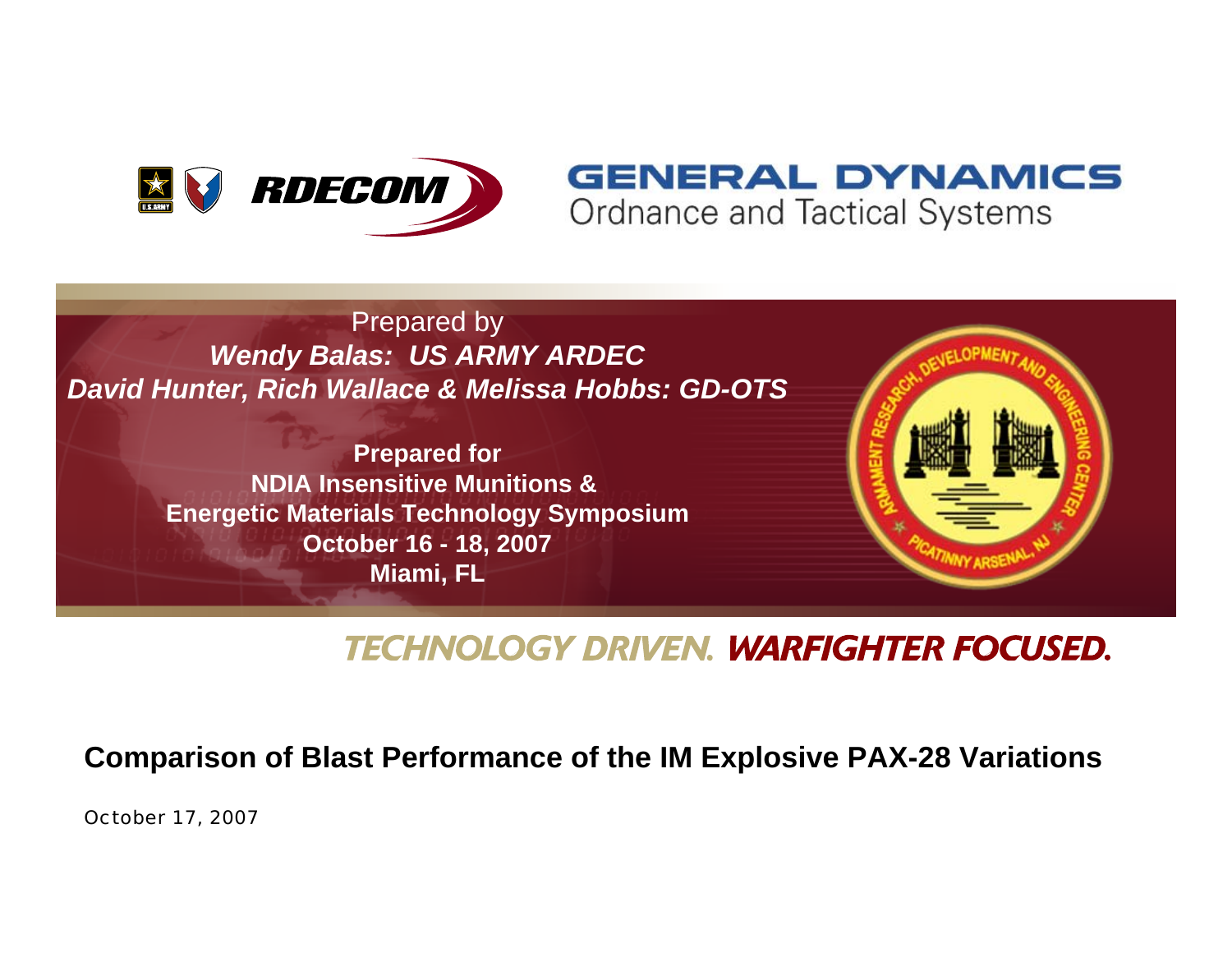

- **Objective** 
	- Conduct a series of tests to compare blast performance of modified PAX-28 formulations
	- Compare results against baseline PAX-28
- PAX-28 is a candidate fill for cannon launched munitions
	- Developed as an IM replacement for traditional Comp B / TNT melt pour fills
	- Targeted for high blast applications
	- Formulation optimization studies performed by ATK
	- Manufacturing optimization studies performed by BAE Systems
- **Composition** 
	- Dinitroanisole (DNAN)
	- Aluminum powder
	- RDX
	- Ammonium perchlorate (AP)
- **Formulation** 
	- Composition remained constant
	- Size of aluminum and AP was varied

#### **NERAL DYNAMICS** Ordnance and Tactical Systems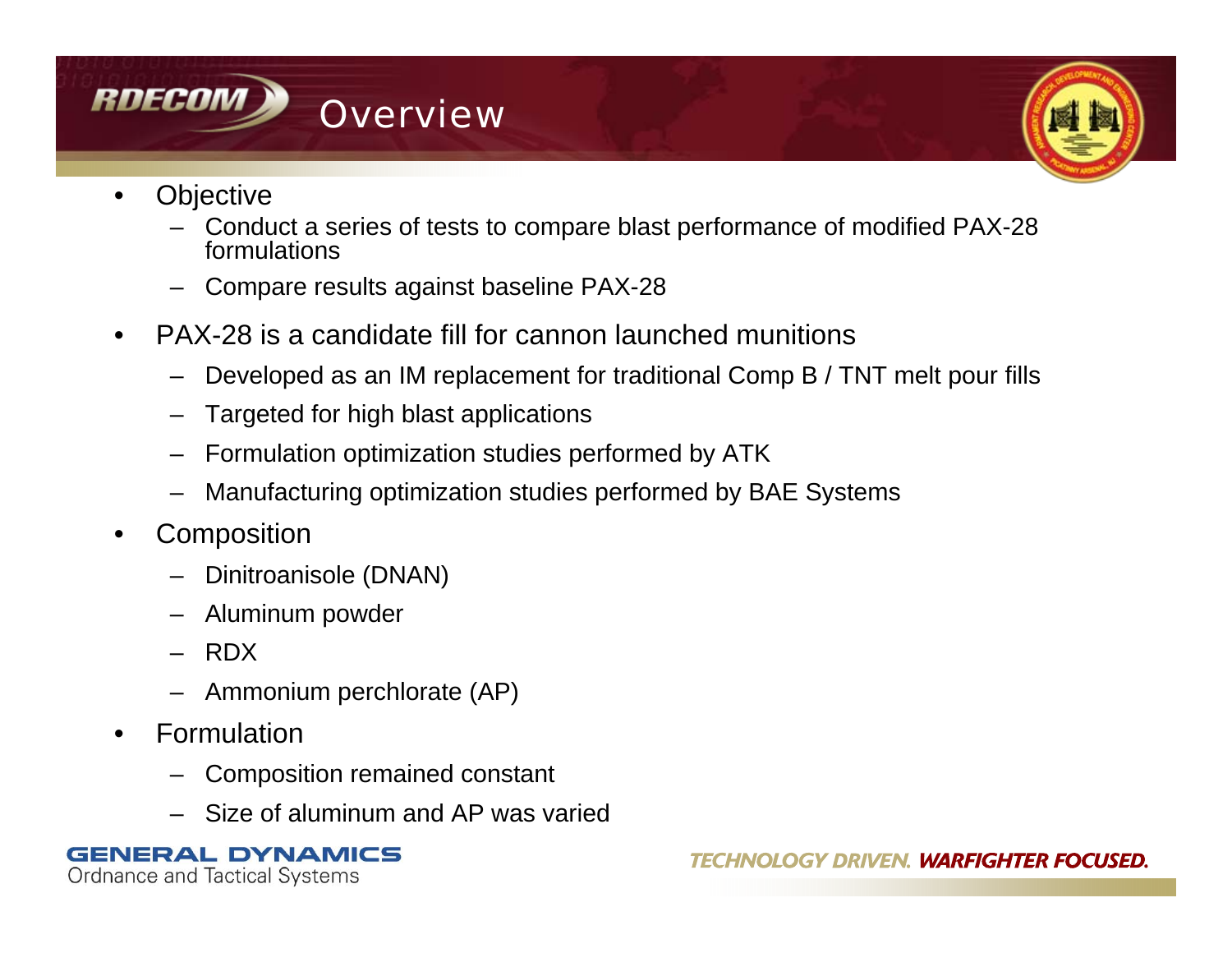



- 2 Tests per each formulation variant
- 8 Total tests completed
- Test fixtures contain 10.5 lbs of PAX-28



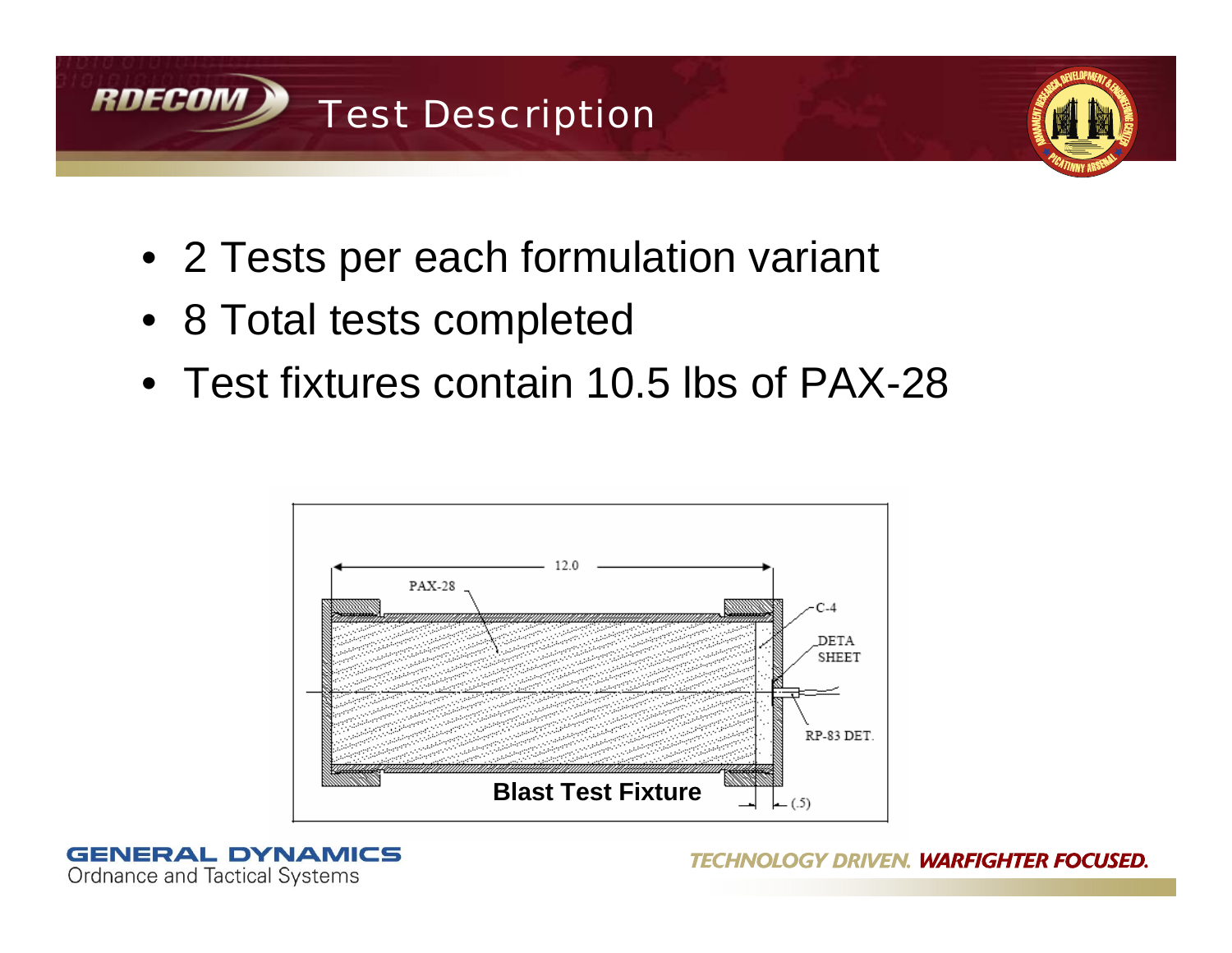# Explosives Testing



### • Test items tested at the GD-OTS Rock Hill Experimental Test Facility



- **1.25 sq miles**
- **200 meter rocket sled track**
- **Fully instrumented test arenas**
- **Phantom high speed video cameras**
- **Qualification test capability**
- **Gun test capability**
- **250 meter to 1500 meter ballistic range**
- **IM Testing**



**RDECOM**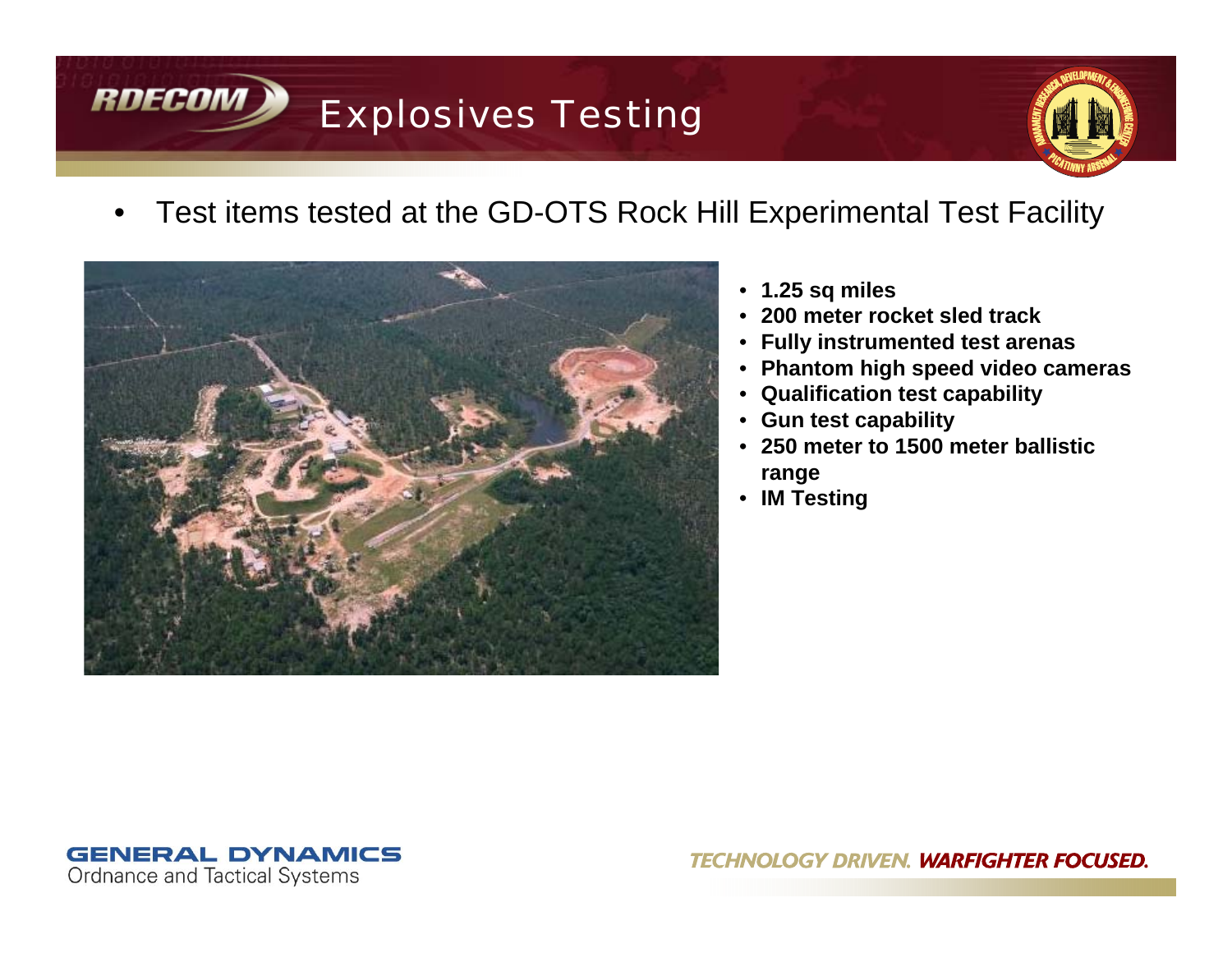

# Explosives Loading





**5 Gallon Melt Kettle**



**Transferring Molten PAX-28**



**Insulated Test Fixtures in Oven**





**Loading into Test Fixtures**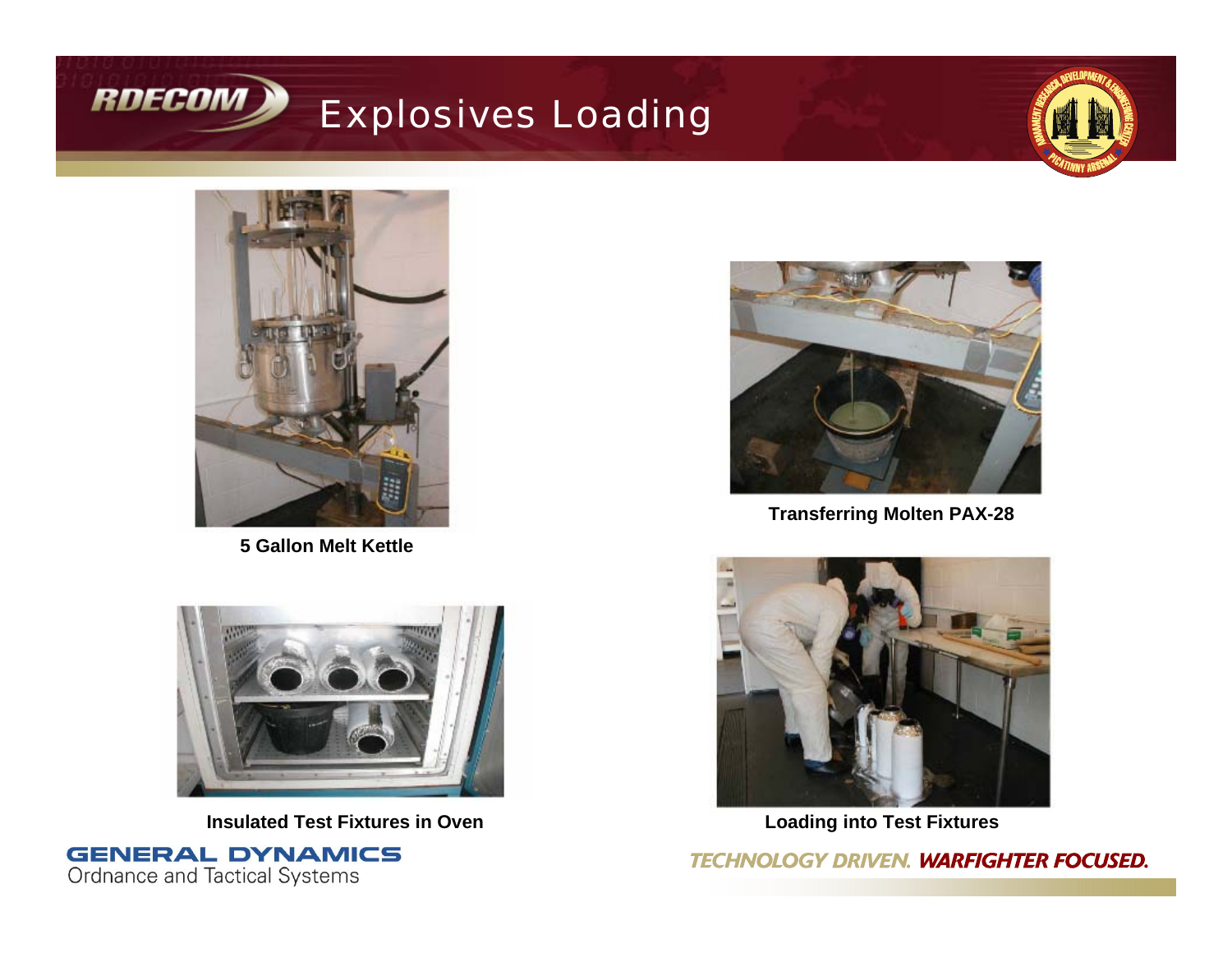



- 4" Inside diameter steel pipe
- ¼" Case wall
- Initiated from the top using a C-4 booster
- Blast gages placed at 10' intervals





**GENERAL DYNAMICS** Ordnance and Tactical Systems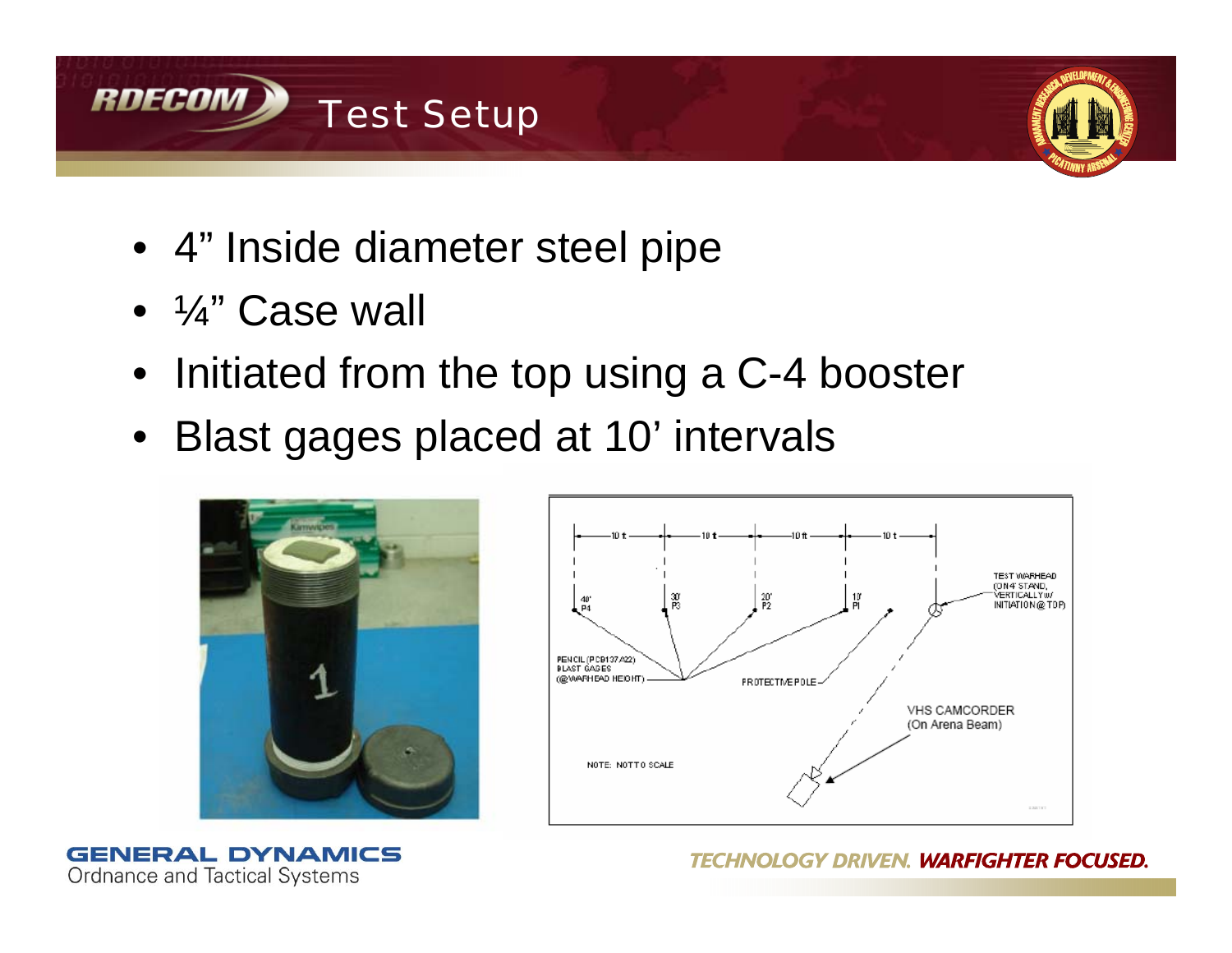



• Warhead mounted vertically



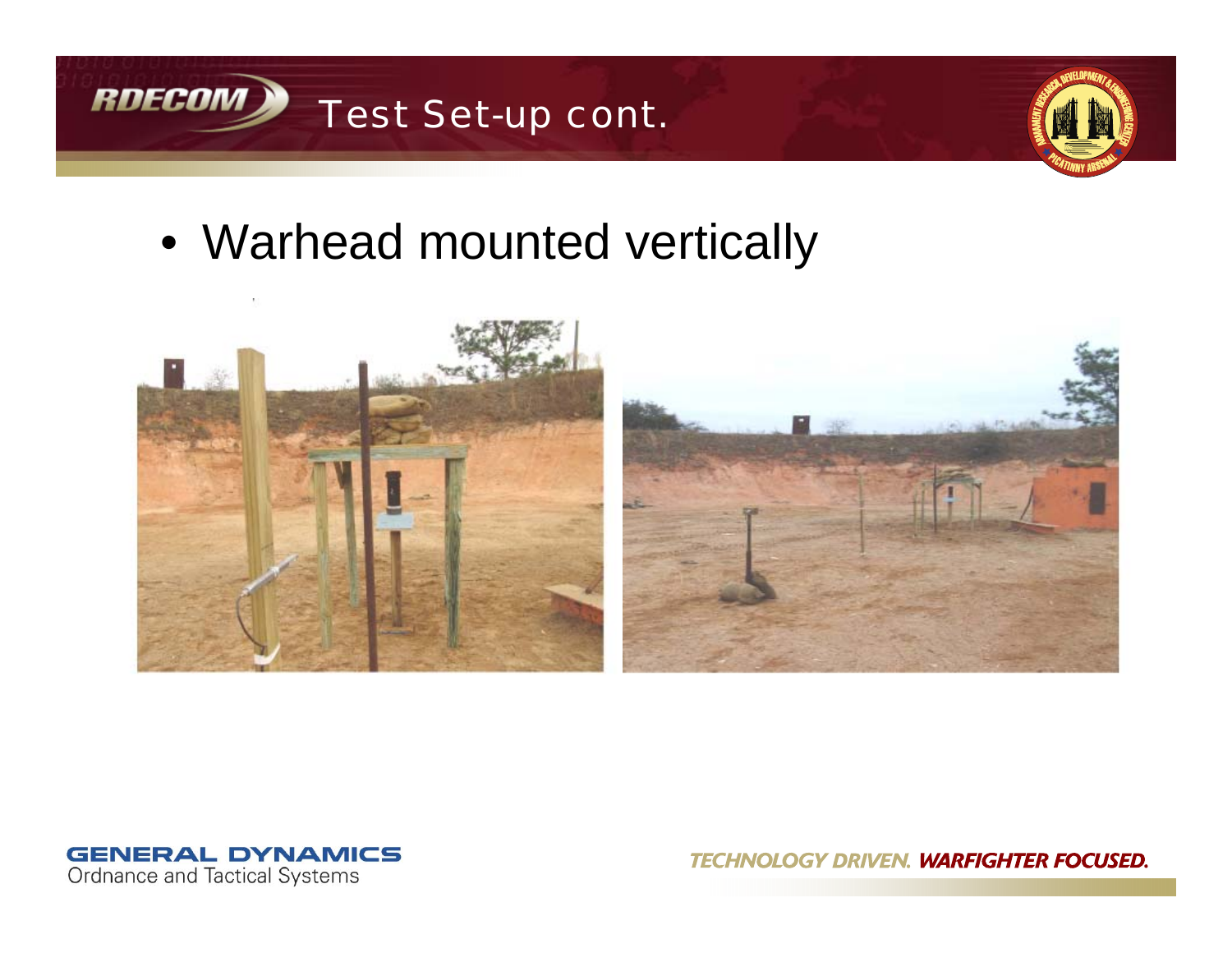



- Fragment performance
	- While not an objective it was an outcome
	- Substantial damage to steel structures within the test arena



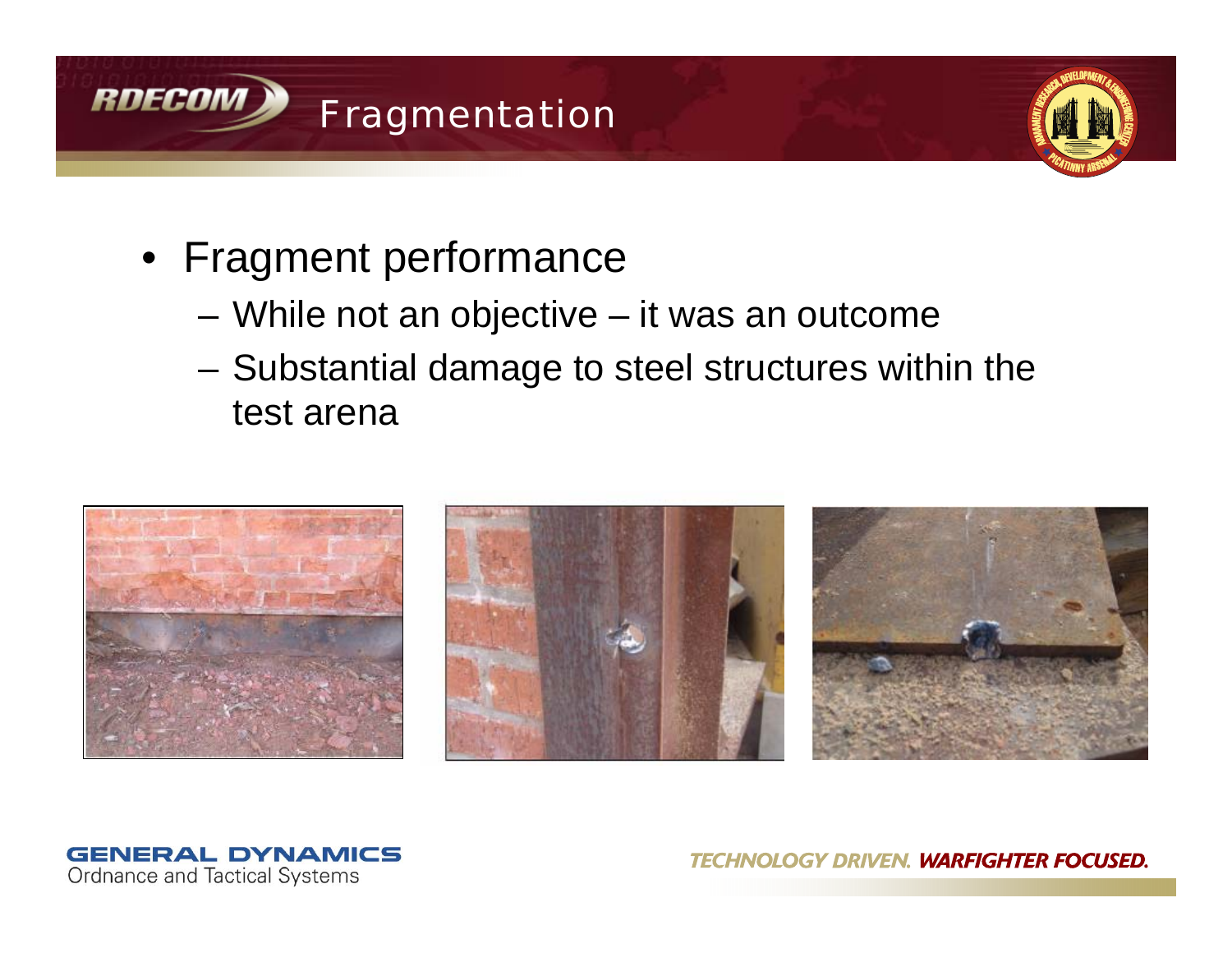



## • Pressure



#### **GENERAL DYNAMICS** Ordnance and Tactical Systems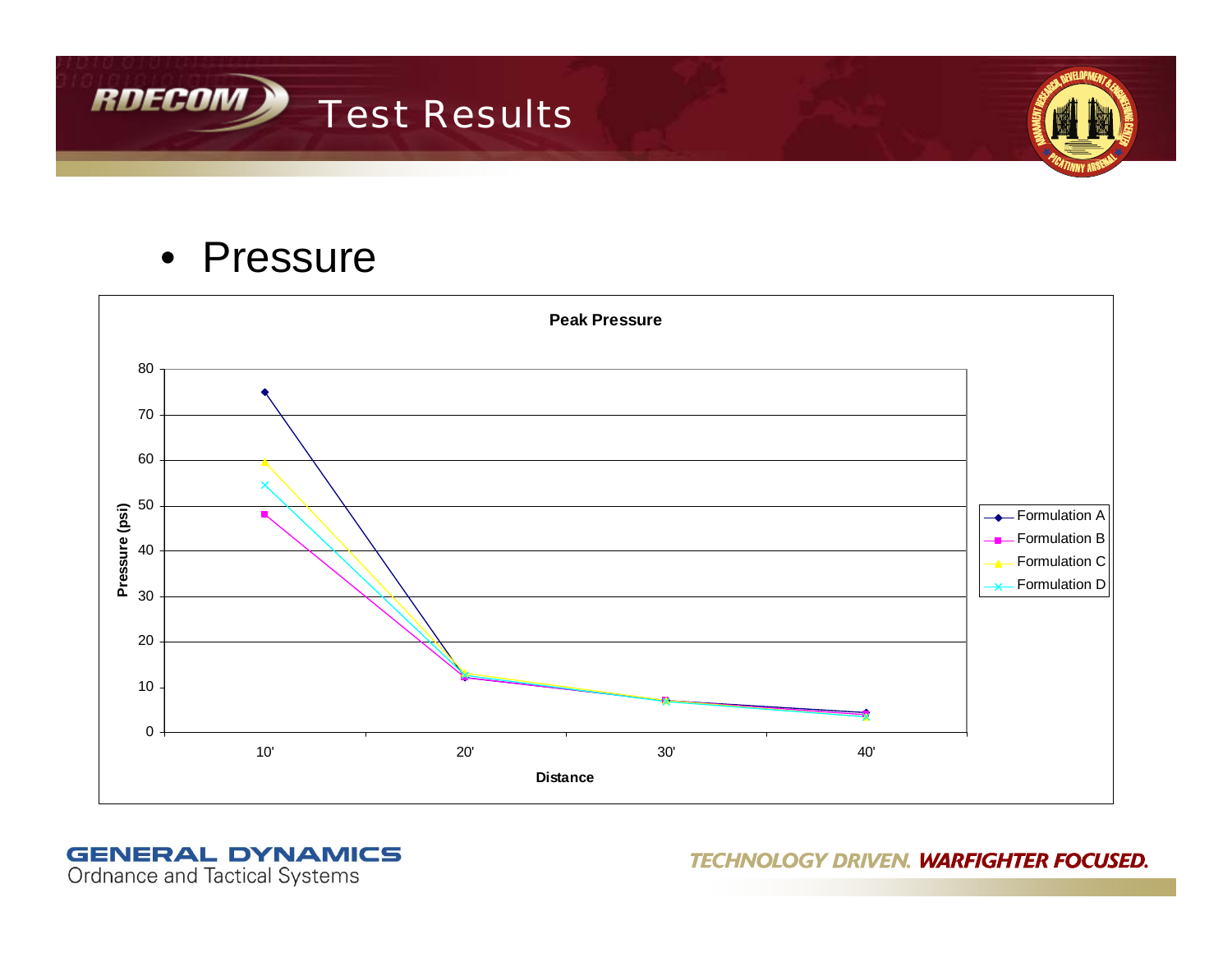



• Impulse



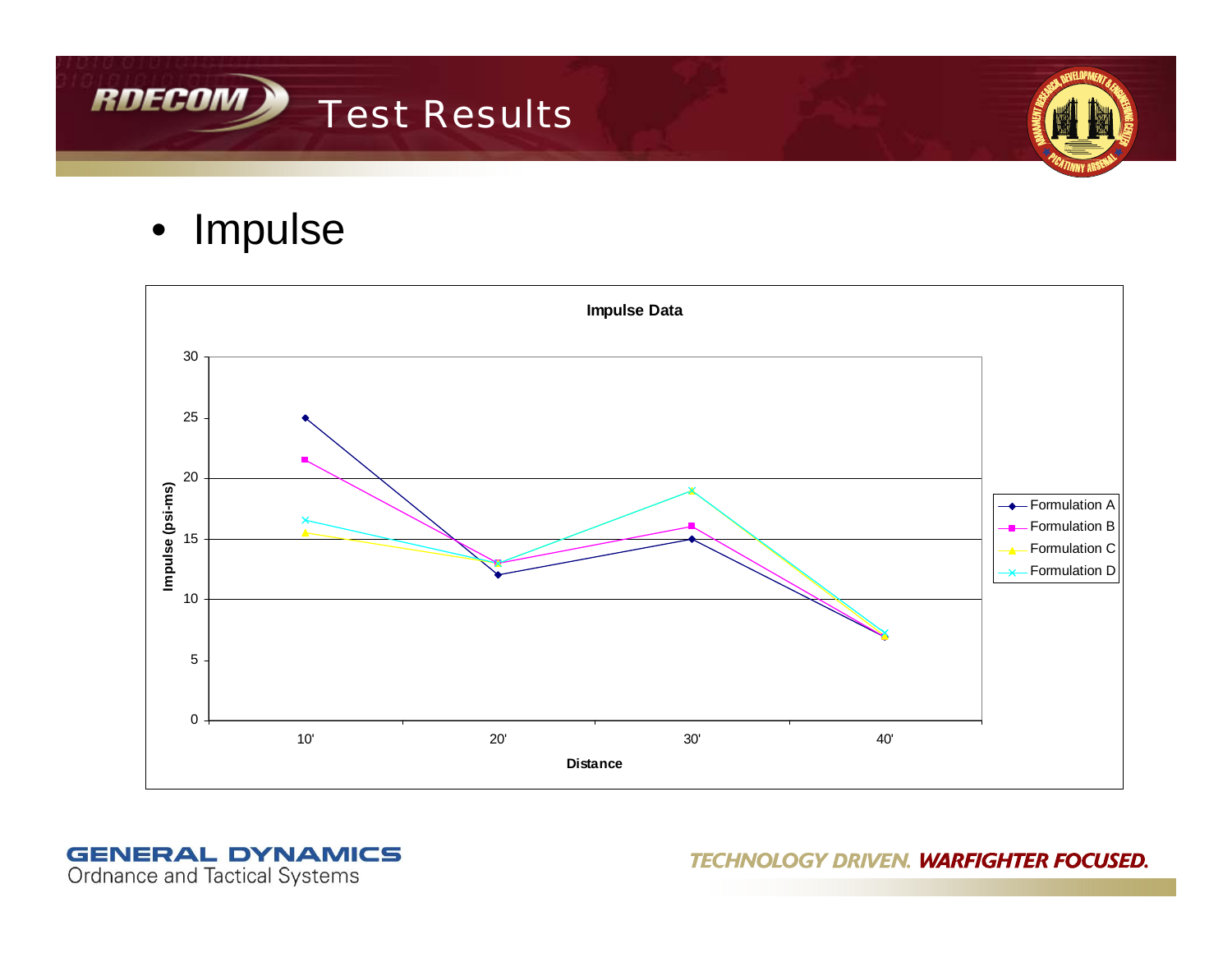



- Equalize data
	- Variation in fill heights resulted in different fill weights
	- Fano calculation to determine mass to charge ratio for bare charge comparison with bare charge Comp-B
- Generate pressure data for bare Comp-B charges
	- BlastX calculations performed at the appropriate distances
	- Establishes a common means for comparison of PAX-28 data
- Establish equivalency factors
	- Convert PAX-28 pressures into Comp-B equivalent weights
	- Average equivalency was used to establish relative equivalency values
	- Formulation A was used to normalize the remaining values

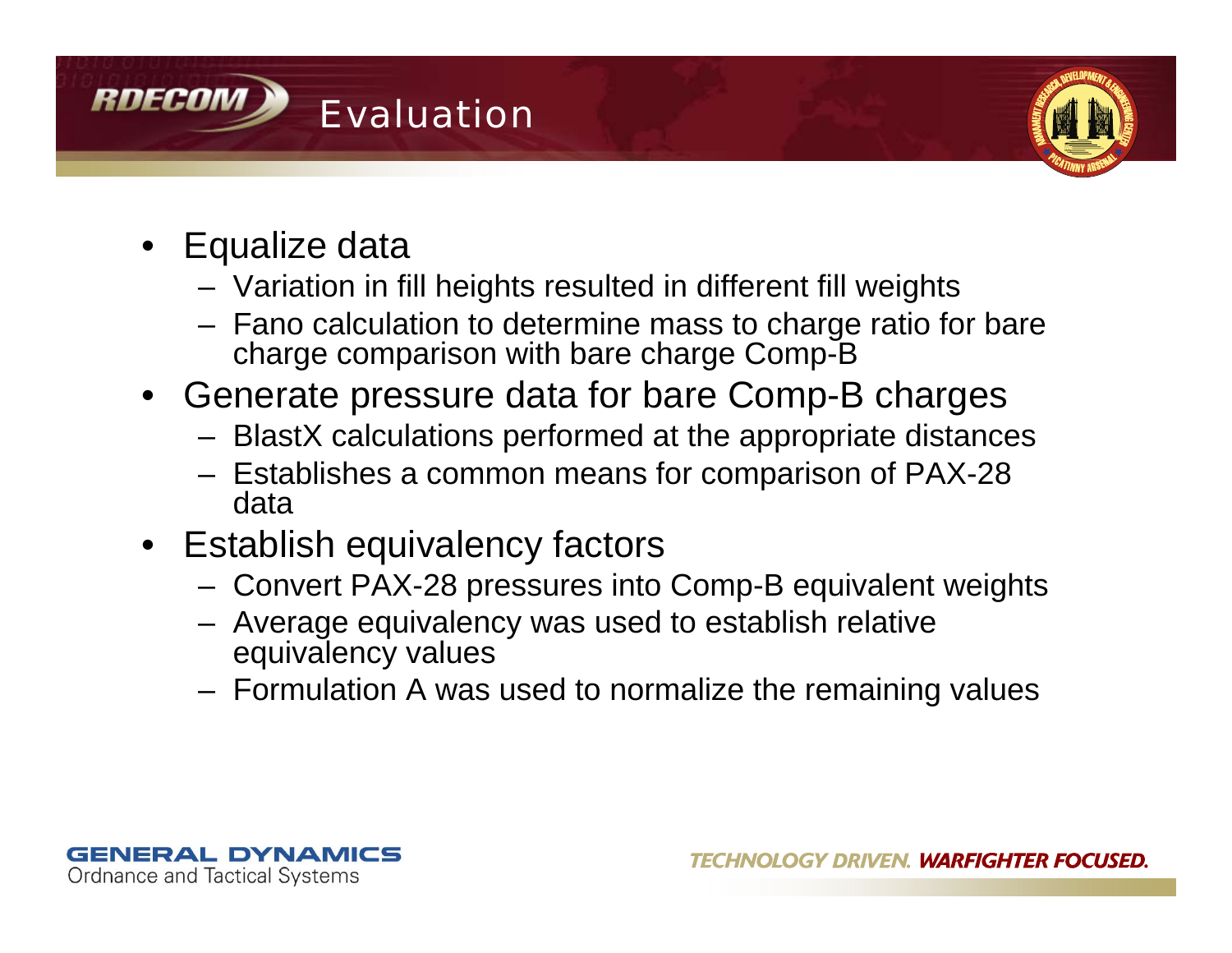



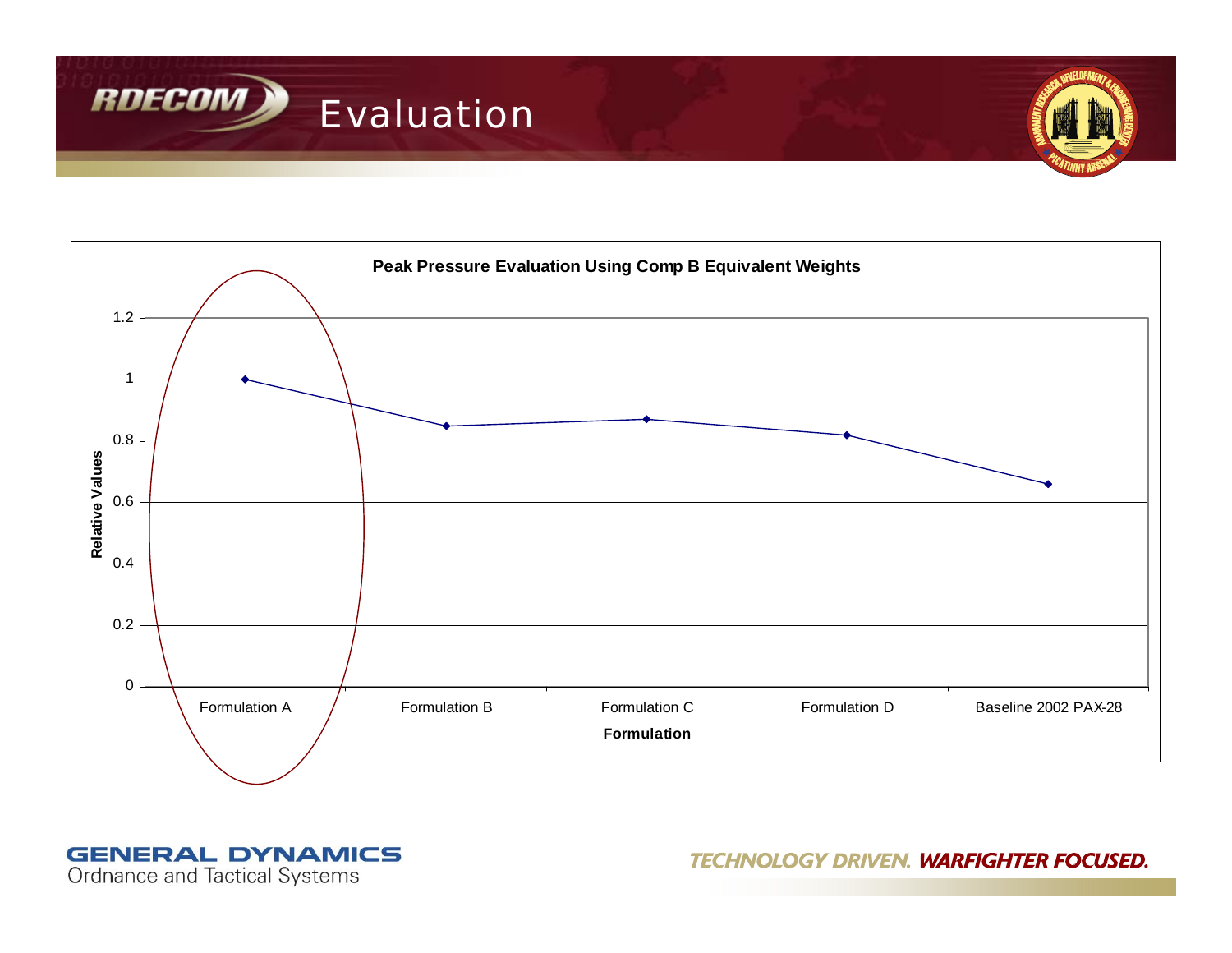



- PAX-28 variants out-performed original PAX-28
- PAX-28 produced significant fragmentation
- Formulation containing relatively small AP and aluminum produced best peak pressure